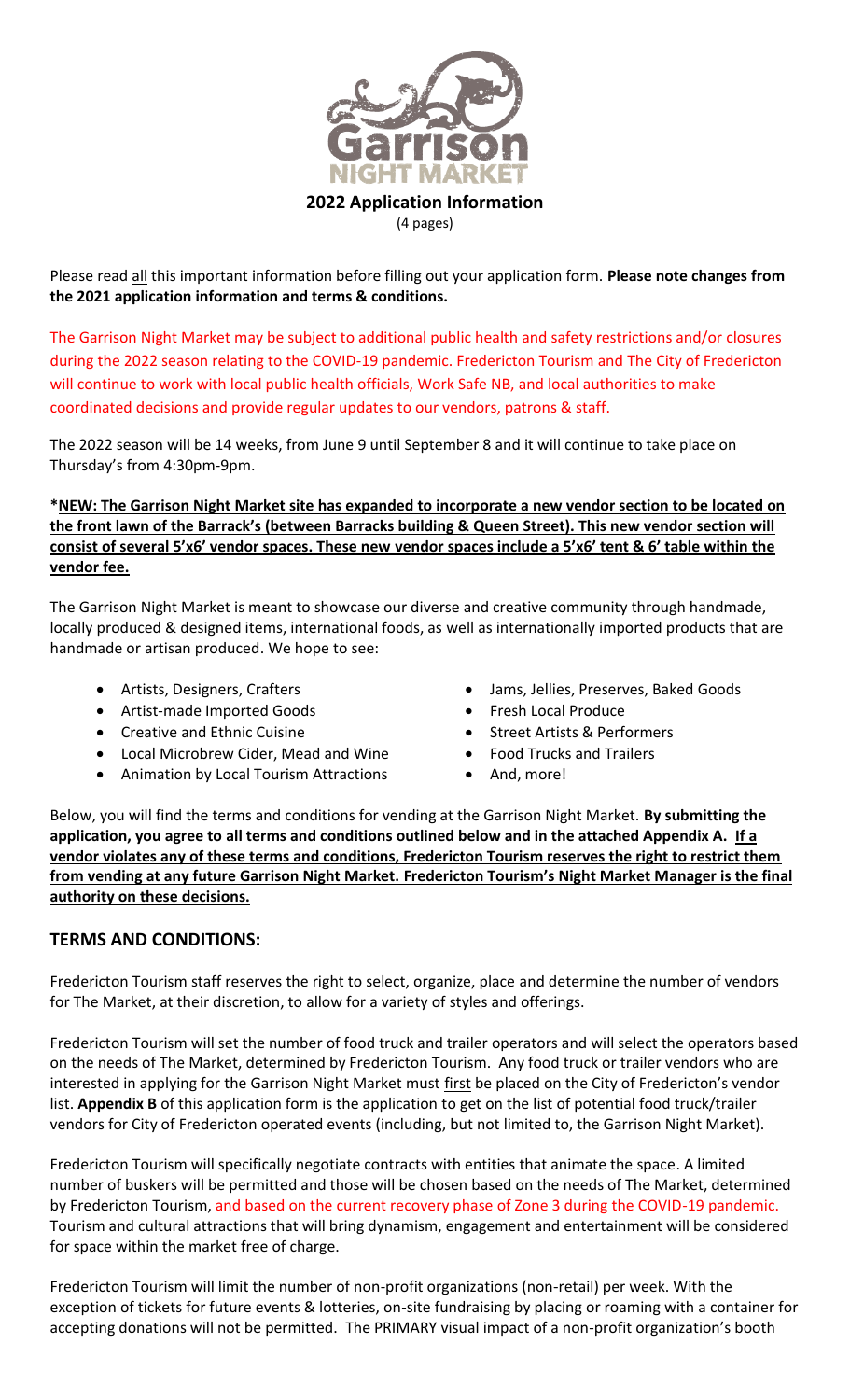must be the non-profit event they are supporting and not the commercial entity that is doing the supporting. The Market reserves the right to revoke approval for future attendance if this is not how the nonprofit is represented.

There will be no political activity permitted at the Garrison Night Market.

Although Market staff will endeavor to work toward more predictable placement of our vendors some movement will be inevitable. Fredericton Tourism continues to reserve the right to place vendors where it deems appropriate within the market area. Spaces are not proprietary to vendors and can be changed from week to week, at Fredericton Tourism's discretion.

## **DEADLINE FOR APPLICATIONS**

**Food Trucks/Trailers:** Deadline for applications is **Friday, April 22, 2022, please also include a photo of the mobile canteen along with application.** Deadline for payment, once application is approved, is no later than Friday, May 20, 2022.

**Food Tables:** Deadline for applications is **Friday, April 22, 2022**. "Food Table" refers to any vendor selling food that is prepared and served during the market. This excludes pre-made / packaged food or beverages, ie: baked treats/pickled goods/bottled drinks or "Food & Beverage Retail." Deadline for payment, once application is approved, is no later than Friday, May 20, 2022.

If there is room after the first intake of vendor applications, we may accept more. This is not guaranteed. The number of weeks for Food Tables and Food Trucks/Trailers will be set by Fredericton Tourism.

## **VENDOR FEES**

- \$60 per week, per standard 10x10 space for Food Table vendors (non-vehicular). **Electrical included.**
- \$150 per week, for a suitably sized Food Truck / Trailer space. **Electrical included.**

Youth Entrepreneur discount\* **(<25 or full-time student. Photocopy of ID required at time of application submission)**:

- \$50 per standard 10x10 space for Food Table vendors (non-vehicular). **Electrical included.**
- \$125 per week, for a suitably sized Food Truck / Trailer space. **Electrical included.**

\*Collectives are not eligible for Youth Entrepreneur rate.

Multi-space discount for standard 10x10 retail spaces:

• For an additional standard 10x10 space booked by the same vendor, there will be a \$5 discount. Two standard spaces for the same vendor = \$55/week.

## Additional services (**SEE APPENDIX A**):

- \$5 per week for 6' Table (first come, first served, while quantities last)
- \$10 per week for 10x10 Tent with canopy, no side walls or anchor weights (first come, first served, while quantities last)

\*All vendor fees include insurance and HST

## **CANCELLATION POLICY**

Vendors have until the Monday at **noon** of the market week to cancel and receive a full refund of their fee. Vendors that cancel on Monday, after noon the market week or later will not be eligible for a refund. **Vendors will be expected to contact the Garrison Night Market office by phone or e-mail (506.470.4701 or GarrisonNightMarket@Fredericton.ca) and inform staff of their cancellation regardless of the cancellation deadline for refunds stated in this application. "No Shows" without contacting Market Management by Thursday before 10am will not be permitted at future markets regardless of payment status.**

## **VENDOR RESPONSIBILITIES**

- Vendors are to be set-up and ready to receive customers by 4:15pm
- Vendors are responsible for bringing their own materials, including hand carts/dollies, a tent (with anchor weights), tables, displays, lights and chairs, if you want them. Note: 10'x10' Tents (no side walls or weights) and/or 6' tables are available, while quantities last during the application process, on a first come, first served basis for an additional rental fee. **SEE APPENDIX A**
- Vendors must be ready for rain. **SEE APPENDIX A** for tips on what you can do to be prepared.
- Vendors must contain any displays or installations within their rented 10x10 space. Do not encroach on your neighbouring vendors.
- Vendors must remove ALL displays, installations and refuse from their rented space. Nothing is to be left behind. Garbage and recycling receptacles will be provided throughout The Market for customers. **SEE APPENDIX A** regarding Garbage disposal for vendors.
- Food vendors MUST use grey water and grease disposal container provided. NO exceptions. **SEE APPENDIX A.**
- Vendors may start tear-down no earlier than 9pm (unless given prior approval) and the Market space should be vacated by 10pm.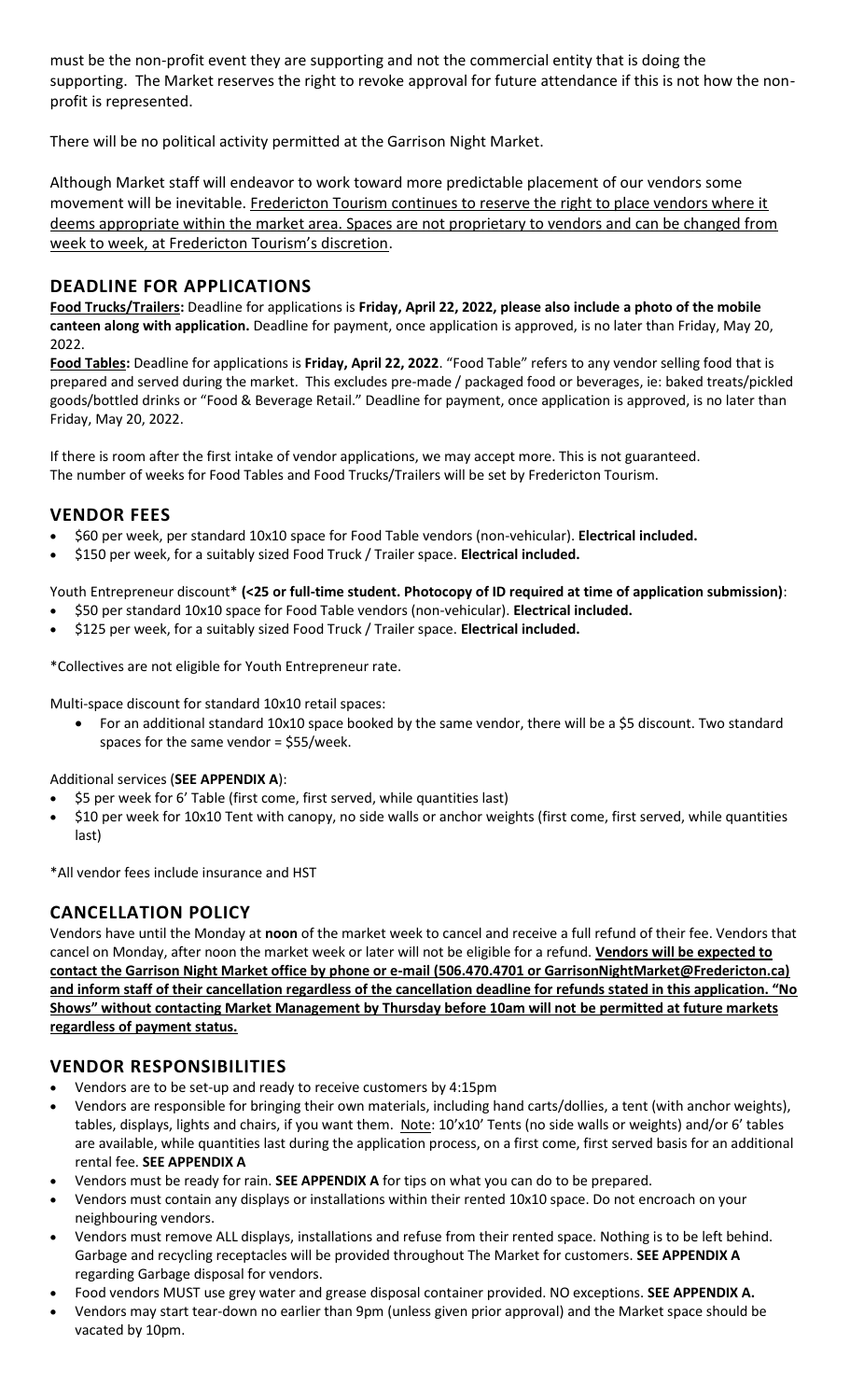- Please indicate if you will need power, and how much power, on your application and you will be placed as close to a power outlet as possible. Vendors who require power must bring their own outdoor use extension cord(s) and surge protector(s). **SEE APPENDIX A** for criteria around what is acceptable.
- Vendors are required to illuminate their space (Note: Sunset at approx. 8:30pm by mid-August). **SEE APPENDIX A.**
- Vendors are required to secure any and all permits, approvals or licenses required for their booth, if needed.
- Vendors are required to follow NB Public Health's Mandatory Order relating to COVID-19. • Those selling food will be required to meet current NB Dept. of Health regulations and provide proof of licensing
- before being allowed to set-up. **SEE APPENDIX A** for contact information. • Those selling cider, mead or wine must meet current Alcool NB Liquor AND NB Dept. of Justice & Public Safety and provide proof of licensing before being allowed to set-up. **SEE APPENDIX A** for contact information.

# **WHAT IS NOT ALLOWED**

- Vendors are not allowed to be associated with any national or franchised chain establishment.
- Sale of mass-produced items is not allowed (without prior exemption)
- Sale of illicit materials is not allowed (including copyrighted or "knock off" products)
- Smoking or vaping is not allowed on-site.
- Pets are not allowed on-site.
- No vendor will have sound (amplified or not) without prior approval of the Garrison Night Market Manager. This will be coordinated with scheduled entertainment and other vendors wishing to have sound. Night Market staff have the authority to ask that sound be lowered or turned off at any time.
- **NEW: Single-use plastic water bottles will not be permitted for sale or distribution at The Garrison Night Market.**

## **SET-UP AND PARKING**

- We encourage vendors to park nearby, prior to 3pm, to unload and handcart items into their space. Parking at meters is free of charge after 5pm. Check here for a list of parking areas: *[http://www.fredericton.ca/en/roads](http://www.fredericton.ca/en/roads-parking/parking-facilities)[parking/parking-facilities](http://www.fredericton.ca/en/roads-parking/parking-facilities)* (remember, the Officers' Square Lot listed is closed for The Market)
- Vendors who **must** bring a vehicle to their space will be permitted to bring their cars onto the street between 3pm and 4pm for set-up. All vehicles must vacate market area by 4pm. You will be granted access to the market space in your vehicle at the road closure at the corner of Carleton and Queen Sts. and advised to keep your speed to a crawl. Unload and move your vehicle off of Carleton Street prior to setting up your space – the street becomes very congested and backed up.
- Exceptions to leave vehicles on Carleton St. for the duration of The Market will be considered under special circumstances. For example: Farm producers who are selling from their trucks.

## **TEAR-DOWN AND EXIT**

- Vendors may start tear-down no earlier than 9pm (*unless given prior approval*) and The Market area should be vacated by 10pm.
- We encourage vendors to handcart items out of their space to parked vehicles elsewhere.
- Vendors who **must** bring their vehicle to their space will be permitted after 9:15pm once pedestrians have cleared and it is safe to do so. DO NOT advise anyone to come to the entrance of the market with a vehicle prior to 9:15pm – they will not be granted entrance.
- Motorists are advised to keep their speed to a crawl once granted access to the market space for tear down.
- We ask those vendors who have an exception to have their vehicle on Carleton St. during The Market wait until 9:15pm before leaving and do so at a very slow speed.

## **GOOD VENDOR BEHAVIOR**

The day of the Garrison Night Market can get hectic, specifically during vendor setup. The Garrison Night Market takes an immense amount of time and peoplepower to pull off. We ask that vendors be cooperative and respectful to Garrison Night Market employees and other vendors. Vendors are to be on time to set up and promptly remove their vehicle or carts from the market area before 4pm. Any verbal or physical abuse will not be tolerated, and offending individual(s) will be asked to leave immediately, and they will not be permitted at the Garrison Night Market in the future.

## **RAIN PLAN**

The Garrison Night Market will proceed rain or shine. **SEE APPENDIX A.**

## **ENVIRONMENTAL AWARENESS**

With this many people coming together to enjoy delicious food and drink, trash is always going to be an issue. We ask all our vendors to consider the packaging they provide with their food, beverages, and other products, in order to make them recyclable, biodegradable, or reusable wherever possible. Please consider this seriously. Soon this may be an operational requirement.

**NEW: Single-use plastic water bottles will not be permitted for sale or distribution at The Garrison Night Market**. There will be a campaign to our customers asking them to bring their own refillable bottles to use the City's potable water trailer for refills.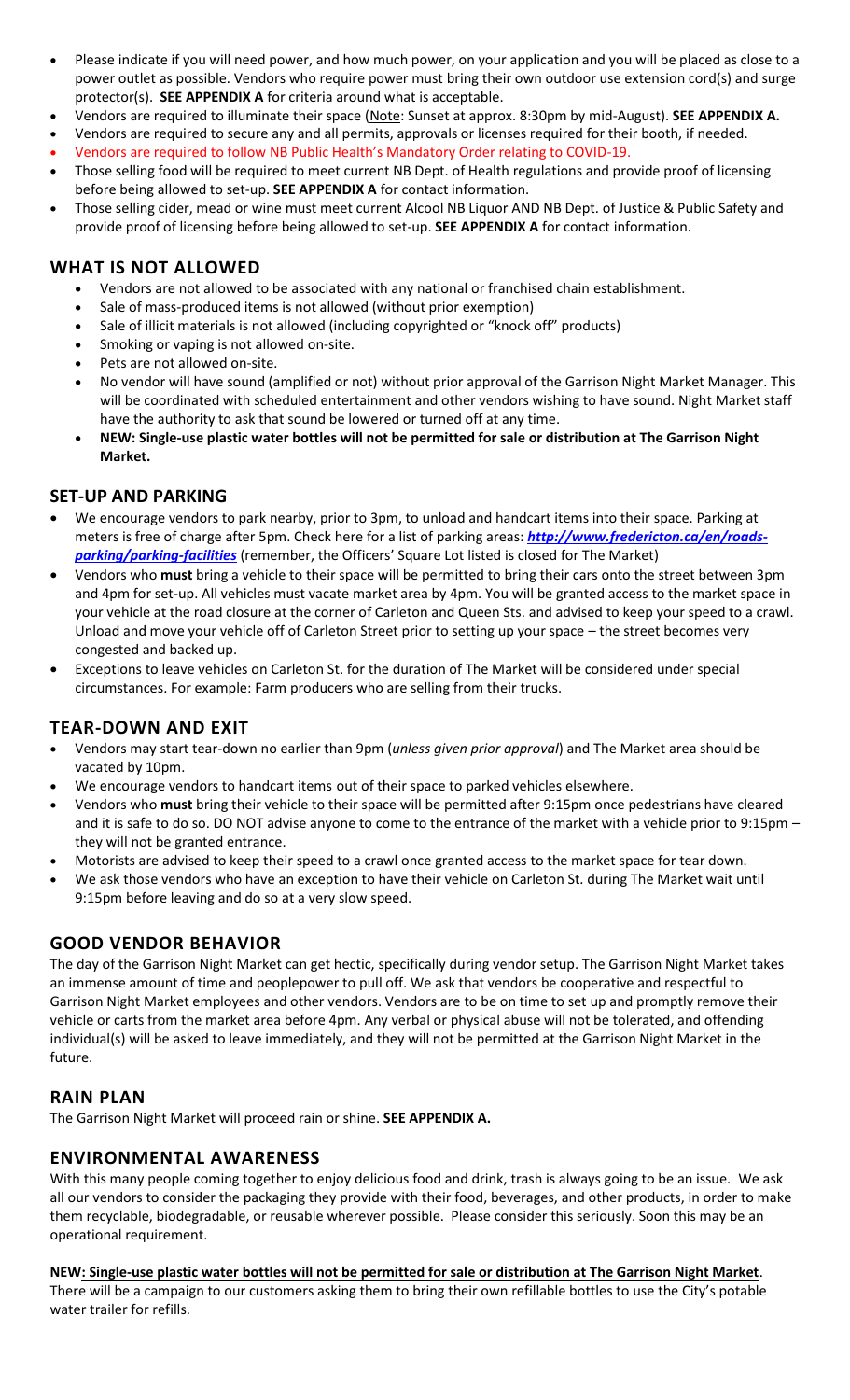# **POST-MARKET EVALUATIONS**

We want to make this a great experience for our vendors. To do this, vendors will be asked to fill out a post-Night Market evaluation form. This form will be used to give Fredericton Tourism insight to the successes and challenges of the Garrison Night Market, and the impact they have on the vendors. This information will be used to analyze the market and identify ways to improve how the Garrison Night Market functions. These forms will be sent out via email to the vendors at the end of The Market season. If at any time you have comments or concerns, please do not wait until the end of the season. They can be directed to Market Management. Contact information is below.

## **DISCLAIMER**

The Garrison Night Market, Fredericton Tourism, the City of Fredericton, or staff thereof is not responsible for the loss, damage or theft of vendor property or profits.

*Fredericton Tourism may, at any time and at their sole discretion, modify these terms and conditions as required with or without notice.* 

#### **Thank you for reading until the end!**

GarrisonNightMarke[t@fredericton.ca](mailto:@fredericton.ca) 506.470.4701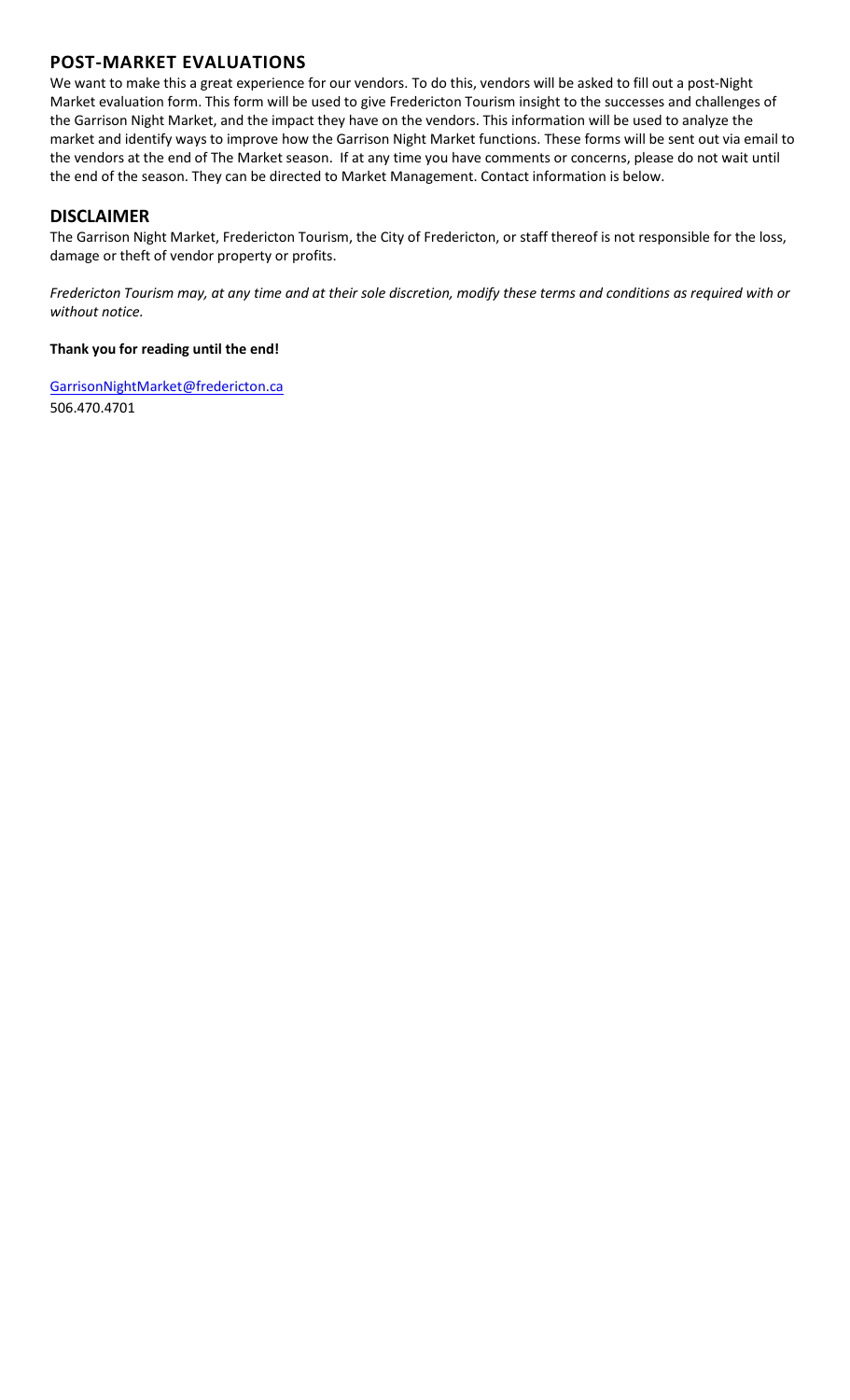

**2022 APPENDIX A to Application Form**

**(2 pages)**

#### **ELECTRICAL:**

Electrical products that don't meet Canadian electrical safety requirements may be dangerous. Any electrical products that do not have certification marks from CSA, cUL, or cETL will not be permitted for use at the Garrison Night Market. We reserve the right to disconnect and restrict any unsafe and dangerous electrical products. Please refer to The Government of Canada electrical product safety page for more information. [https://www.canada.ca/en/health](https://www.canada.ca/en/health-canada/services/home-safety/electrical-products.html#a1)[canada/services/home-safety/electrical-products.html#a1](https://www.canada.ca/en/health-canada/services/home-safety/electrical-products.html#a1) and look for these labels on your outdoor use electrical cords:



The Garrison Night Market is open air and a rain or shine event. For this reason, all extension cords must be rated for outdoor use. This restriction is for your wellbeing as it will help to eliminate potentially life threatening safety hazards. When using extension cords always inspect the cord for damage before use.

Indoor use cord (unsafe for outdoor use): Approved outdoor use cord:



More examples of unsafe cords:









All vendors that will need access to power are required to bring their own extension cords **(recommended length of 50ft**). Access to power is provided for a fee. Extension cords are NOT provided.

Please note that power access will not be available until after 3pm and will be shut off to vendors at 9:30pm.

#### **VENDOR SPACE ILLUMINATION**

In order to illuminate your booth it is not always required that you be connected to power. There are alternatives such as solar or battery powered string lights. Alternatively powered lights can be similar in price to classic string lights and won't require you to pay a power fee. If you add up the power fee and the lighting cost it can add up to significantly more than a set of solar or battery powered lights.

#### **TENT AND TABLE RENTALS**

Vendors who will be renting tables and/or tents can pick up these items from Fredericton Tourism staff – location TBD. Your rental must be paid for in advance. Market staff will require your vendor name or number to sign out the item, they will mark the items as returned once they are brought back at the end of the night (prior to 10pm).

## **WEIGHTING YOUR TENT CANOPIES**

The Garrison Night Market is an outdoor experience with varying weather conditions. Weighting down the tent is the sole responsibility of the vendor (whether it is their own tent or rented from the Garrison Night Market). Not all vendor locations have access to grass terrain so pegging the tent down is not always an option. A great alternative to pegs involves placing weights on the legs; weights can range from dumbbells to large jugs of water (that can be filled once you get to The Market). A great article for holding your tent down on the street can be found here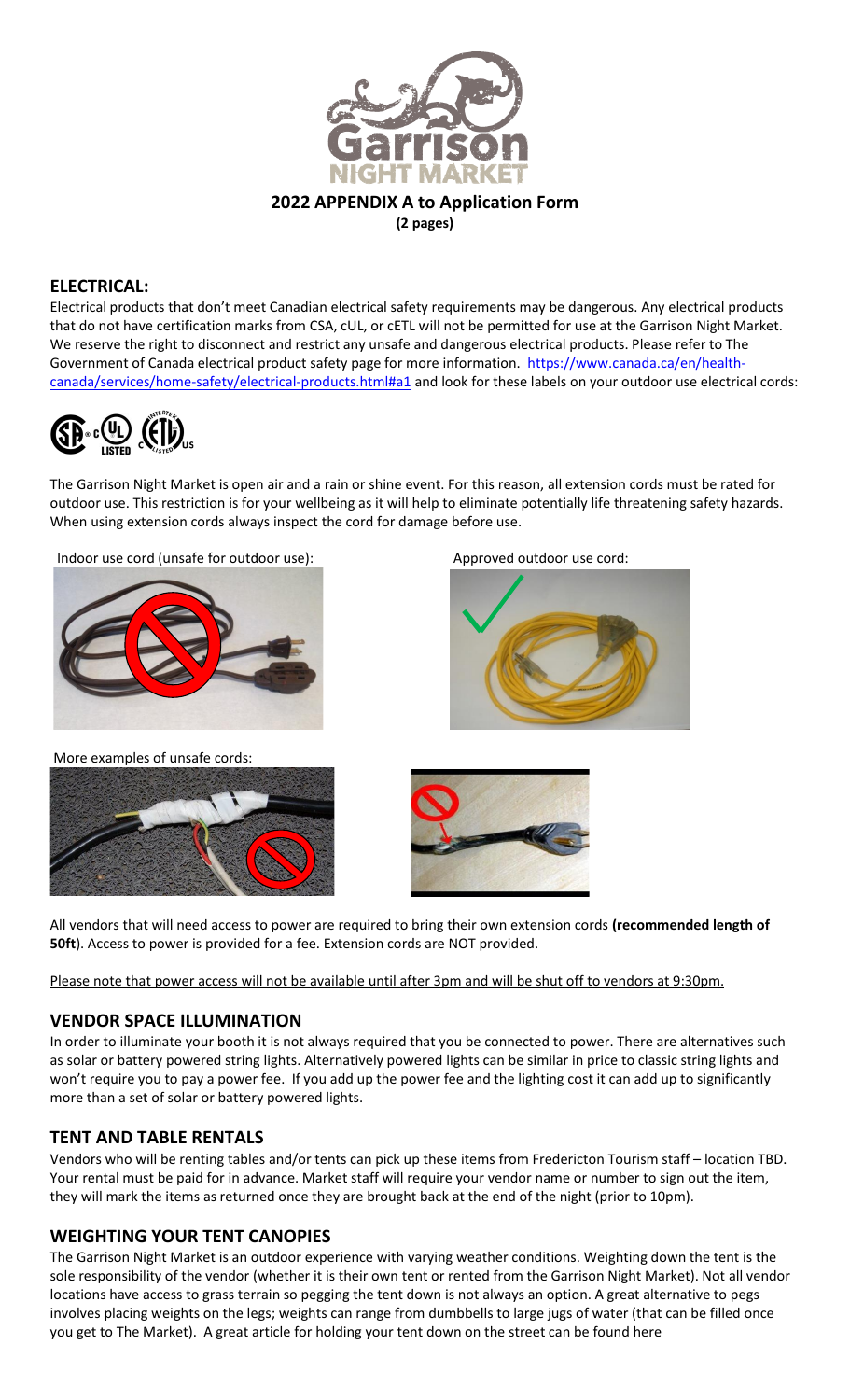[\(https://www.wikihow.com/Hold-Down-a-Canopy-Tent-on-Concrete\)](https://www.wikihow.com/Hold-Down-a-Canopy-Tent-on-Concrete). Garrison Night Market staff has authority to deny the vendor from setting up if the vendor does not have proper tent weights and the wind is gusting.

#### **WATER ACCESS**

Vendors who require access to water can sign out a key from Garrison Night Market staff by providing their vendor name or number. They will then be able to access the sinks in the rear of the Fredericton Tourism building located at 11 Carleton Street. Keys should be returned immediately upon completion of use and must be returned before 9pm to the Night Market office.

#### **GARBAGE DISPOSAL**

Garbage and recycling receptacles will be provided throughout The Market for customers. There are two dumpsters to be used by Garrison Night Market vendors and it is located at the north end of the Fredericton Region Museum. **Do not use any other dumpsters.** Leaving garbage behind may result in exclusion from The Market in the future.

#### **GREY WATER AND GREASE DISPOSAL**

It is mandatory that all food vendors dispose of oil and/or grey water into the grease container located behind the shipping container near the pedway. NO dumping on the ground or down a manhole/sewer or sink, it must be dispensed into the approved container provided by the City of Fredericton. Any vendors caught dumping their waste on the ground, down a city manhole/sewer or in a sink will no longer be able to participate in the Garrison Night Market or at events on City property in the future.

#### **FOOD VENDOR LICENSING**

Those selling food will be required to meet current NB Dept. of Health regulations and provide proof of licensing before being allowed to set-up.

• Contact the NB Department of Health: Emily.Smith2@gnb.ca

#### **ALCOHOL VENDOR LICENSING**

Those selling cider, mead or wine must meet current Alcool NB Liquor AND NB Dept. of Justice & Public Safety and provide proof of licensing before being allowed to set-up.

- Contact Alcool NB Liquor: lauren.arnold@anbl.com
- Contact the NB Dept of Justice & Public Safety: [dps-msp.information@gnb.ca](mailto:dps-msp.information@gnb.ca) or 453-7472

#### **IN THE EVENT OF RAIN**

The Garrison Night Market is a rain or shine event. Come prepared for rain. Some ways to work around intermittent showers are to: bring tarps (clear plastic allows customers to continue to see what you are selling), add side walls to your tent, have large plastic bins on standby to put product in to keep it dry.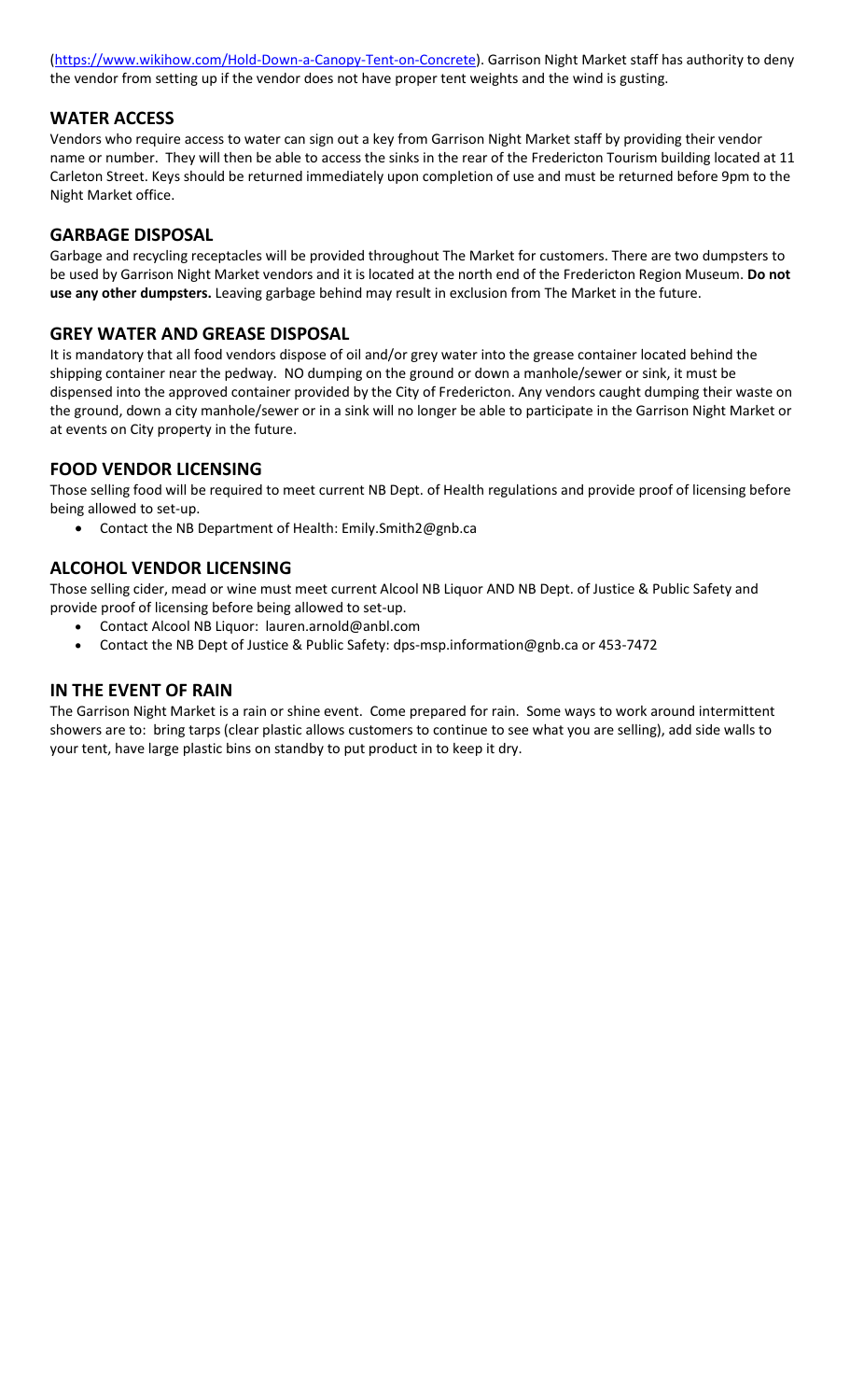

#### **2022 APPENDIX B - GARRISON NIGHT MARKET**

**(2 pages)**

# **Application to be considered for Fredericton Tourism Food Truck / Food Trailer Services Vendor List**

#### **INTRODUCTION**

The City of Fredericton is requesting expressions of interest from qualified vendors that are able to provide food truck/food trailer service for special events organized by Fredericton Tourism.

By applying to be on the vendor list, you are expressing an interest and you are assuring your business is known to the City of Fredericton's Tourism & Events division that is operating City events. Being on the list is not a guarantee that you will be hired. Preference will be given based on type of event to:

- 1. Locally sourced
- 2. Locally themed
- 3. Creative culinary
- 4. Ethnic diversity
- 5. Appropriate offering to the nature of the event
- 6. Use of non-harmful, non-plastic plates, and utensils including straws.

All Food Truck Vendors who wish to be on the vendor list must have:

- All licensing required by NB Health Department and be able to provide proof of licensing before event set-up.
- Two Million Dollars (\$2,000,000.00) in public liability insurance with the City of Fredericton named as additional insured. A Certificate of Insurance must be provided in advance of the event.

If selected, there will be a fee to attend events operated or organized by Fredericton Tourism. The number of Food Trucks or Food Trailers and fees will be determined based on the type of event and anticipated attendance.

#### Specifically at the Garrison Night Market:

Food truck vendors will be rotated with a goal of providing a mix of culinary diversity. Note: A separate application to vend at the Garrison Night Market will be required, *in addition to being an approved pre-qualified supplier through this process*.

The City has the right to insert or remove a supplier in the best interest of the Garrison Night Market, special programming or event. Past performance and ease of working with City staff will be taken into account when choosing a vendor for events.

The City of Fredericton will provide to the vendor, for Fredericton Tourism organized events:

- Garbage & recycling bags & receptacles (a dumpster to put the bags in during and after event).
- Fencing and or barricades as required
- Access to washrooms for the expected number in attendance
- Holding tote for grease waste.

Vendors must abide by the following or risk being removed from the vendor list:

- 1. Remove garbage & recycling during and at the end of the event to keep the area free of refuse.
- 2. **Single-use plastic water bottles will not be permitted for sale or distribution at city events**.
- 3. Dispose of oil and/or grey water in an acceptable manner (no dumping on the ground, it must be dispensed into approved containers provided by the City of Fredericton).
- 4. Adhere to hours set out by event organizer.
- 5. Reliability: being able to deliver the services when required.

## **EVALUATION**

Upon receipt of the application, the City of Fredericton will conduct a review of the submission to verify the information and add qualified suppliers to an existing list of approved pre-qualified suppliers. **It is the sole responsibility of the Vendor to include in writing with their response to this expression of interest all the necessary information the review committee requires in order to properly evaluate each response.** During the evaluation, the City of Fredericton reserves the right to consult with any or all vendors to request more information about their system, qualifications, etc. The City shall make the final determination as to the acceptability of the vendor's offering and qualifications of the vendor in the determination as to whether the vendor will be added to the existing list of approved pre-qualified suppliers. The City of Fredericton provides no guarantees that any or all of those expressing an interest will be added to the existing list of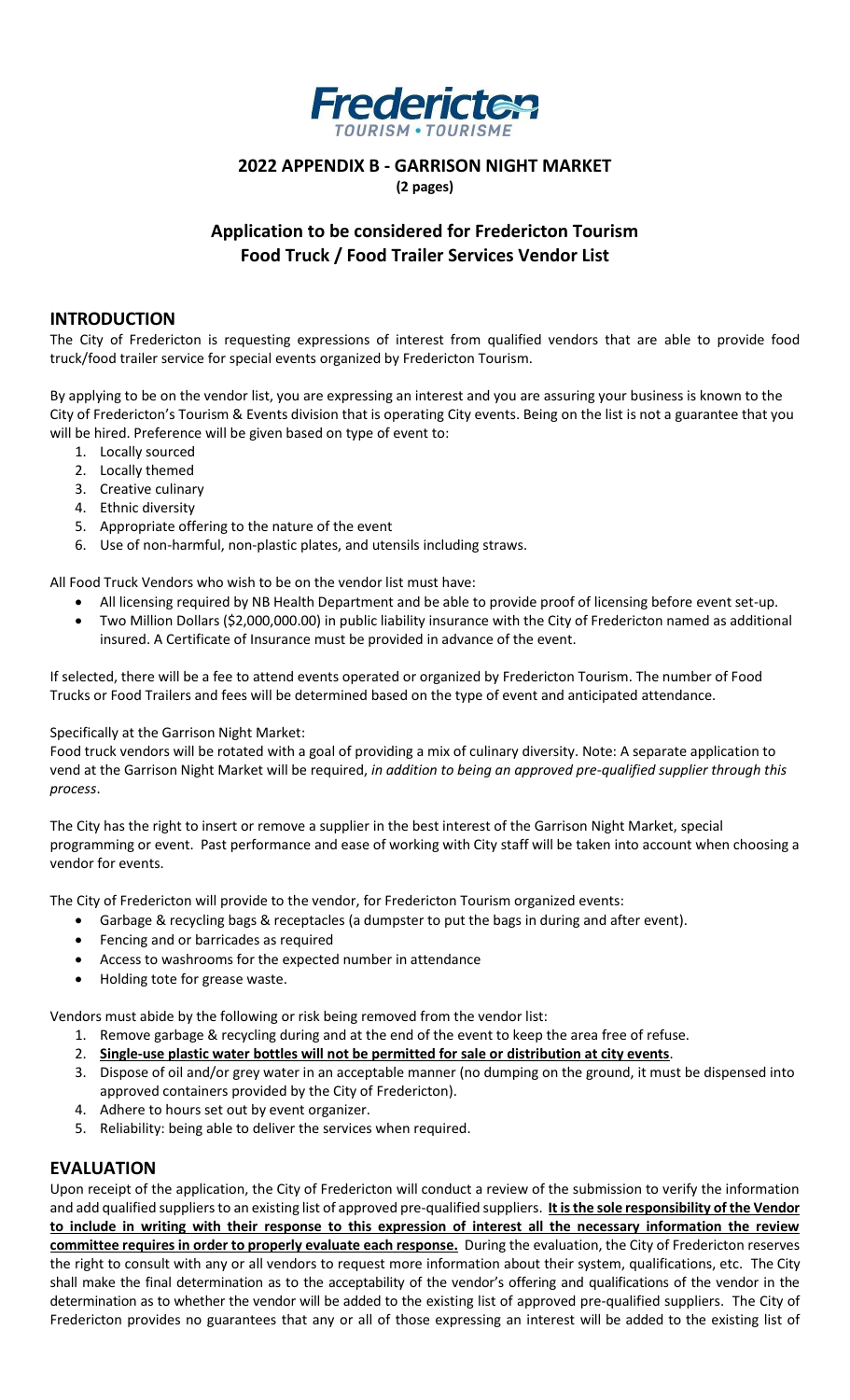approved pre-qualified suppliers and will receive an invitation to offer their services. The City of Fredericton reserves the right to change or terminate this process at any time, and to not award.

#### **QUERIES**

All questions relating to this EOI shall be directed to April Thorne: phone (506)470-4701 email[: april.thorne@fredericton.ca](mailto:april.thorne@fredericton.ca)

# **Application to be considered for Fredericton Tourism Food Truck / Food Trailer Services Vendor List**

**Business Name:** 

**Describe the type of food(s) that can be provided:**

**Please identify how/if you can meet the preferred criteria of locally sourced, locally themed, creative culinary and/or ethnic diversity:** 

\_\_\_\_\_\_\_\_\_\_\_\_\_\_\_\_\_\_\_\_\_\_\_\_\_\_\_\_\_\_\_\_\_\_\_\_\_\_\_\_\_\_\_\_\_\_\_\_\_\_\_\_\_\_\_\_\_\_\_\_\_\_\_\_\_\_\_\_\_\_\_\_\_\_\_\_\_\_\_\_\_\_\_\_\_\_\_\_\_\_\_\_\_\_\_\_\_\_\_\_\_\_\_

\_\_\_\_\_\_\_\_\_\_\_\_\_\_\_\_\_\_\_\_\_\_\_\_\_\_\_\_\_\_\_\_\_\_\_\_\_\_\_\_\_\_\_\_\_\_\_\_\_\_\_\_\_\_\_\_\_\_\_\_\_\_\_\_\_\_\_\_\_\_\_\_\_\_\_\_\_\_\_\_\_\_\_\_\_\_\_\_\_\_\_\_\_\_\_\_\_\_\_\_\_\_\_

\_\_\_\_\_\_\_\_\_\_\_\_\_\_\_\_\_\_\_\_\_\_\_\_\_\_\_\_\_\_\_\_\_\_\_\_\_\_\_\_\_\_\_\_\_\_\_\_\_\_\_\_\_\_\_\_\_\_\_\_\_\_\_\_\_\_\_\_\_\_\_\_\_\_\_\_\_\_\_\_\_\_\_\_\_\_\_\_\_\_\_\_\_\_\_\_\_\_\_\_\_\_\_

\_\_\_\_\_\_\_\_\_\_\_\_\_\_\_\_\_\_\_\_\_\_\_\_\_\_\_\_\_\_\_\_\_\_\_\_\_\_\_\_\_\_\_\_\_\_\_\_\_\_\_\_\_\_\_\_\_\_\_\_\_\_\_\_\_\_\_\_\_\_\_\_\_\_\_\_\_\_\_\_\_\_\_\_\_\_\_\_\_\_\_\_\_\_\_\_\_\_\_\_\_\_\_

\_\_\_\_\_\_\_\_\_\_\_\_\_\_\_\_\_\_\_\_\_\_\_\_\_\_\_\_\_\_\_\_\_\_\_\_\_\_\_\_\_\_\_\_\_\_\_\_\_\_\_\_\_\_\_\_\_\_\_\_\_\_\_\_\_\_\_\_\_\_\_\_\_\_\_\_\_\_\_\_\_\_\_\_\_\_\_\_\_\_\_\_\_\_\_\_\_\_\_\_\_\_\_

\_\_\_\_\_\_\_\_\_\_\_\_\_\_\_\_\_\_\_\_\_\_\_\_\_\_\_\_\_\_\_\_\_\_\_\_\_\_\_\_\_\_\_\_\_\_\_\_\_\_\_\_\_\_\_\_\_\_\_\_\_\_\_\_\_\_\_\_\_\_\_\_\_\_\_\_\_\_\_\_\_\_\_\_\_\_\_\_\_\_\_\_\_\_\_\_\_\_\_\_\_\_\_

\_\_\_\_\_\_\_\_\_\_\_\_\_\_\_\_\_\_\_\_\_\_\_\_\_\_\_\_\_\_\_\_\_\_\_\_\_\_\_\_\_\_\_\_\_\_\_\_\_\_\_\_\_\_\_\_\_\_\_\_\_\_\_\_\_\_\_\_\_\_\_\_\_\_\_\_\_\_\_\_\_\_\_\_\_\_\_\_\_\_\_\_\_\_\_\_\_\_\_\_\_\_\_

\_\_\_\_\_\_\_\_\_\_\_\_\_\_\_\_\_\_\_\_\_\_\_\_\_\_\_\_\_\_\_\_\_\_\_\_\_\_\_\_\_\_\_\_\_\_\_\_\_\_\_\_\_\_\_\_\_\_\_\_\_\_\_\_\_\_\_\_\_\_\_\_\_\_\_\_\_\_\_\_\_\_\_\_\_\_\_\_\_\_\_\_\_\_\_\_\_\_\_\_\_\_\_

\_\_\_\_\_\_\_\_\_\_\_\_\_\_\_\_\_\_\_\_\_\_\_\_\_\_\_\_\_\_\_\_\_\_\_\_\_\_\_\_\_\_\_\_\_\_\_\_\_\_\_\_\_\_\_\_\_\_\_\_\_\_\_\_\_\_\_\_\_\_\_\_\_\_\_\_\_\_\_\_\_\_\_\_\_\_\_\_\_\_\_\_\_\_\_\_\_\_\_\_

\_\_\_\_\_\_\_\_\_\_\_\_\_\_\_\_\_\_\_\_\_\_\_\_\_\_\_\_\_\_\_\_\_\_\_\_\_\_\_\_\_\_\_\_\_\_\_\_\_\_\_\_\_\_\_\_\_\_\_\_\_\_\_\_\_\_\_\_\_\_\_\_\_\_\_\_\_\_\_\_\_\_\_\_\_\_\_\_\_\_\_\_\_\_\_\_\_\_\_\_\_\_\_

\_\_\_\_\_\_\_\_\_\_\_\_\_\_\_\_\_\_\_\_\_\_\_\_\_\_\_\_\_\_\_\_\_\_\_\_\_\_\_\_\_\_\_\_\_\_\_\_\_\_\_\_\_\_\_\_\_\_\_\_\_\_\_\_\_\_\_\_\_\_\_\_\_\_\_\_\_\_\_\_\_\_\_\_\_\_\_\_\_\_\_\_\_\_\_\_\_\_\_\_\_\_\_

\_\_\_\_\_\_\_\_\_\_\_\_\_\_\_\_\_\_\_\_\_\_\_\_\_\_\_\_\_\_\_\_\_\_\_\_\_\_\_\_\_\_\_\_\_\_\_\_\_\_\_\_\_\_\_\_\_\_\_\_\_\_\_\_\_\_\_\_\_\_\_\_\_\_\_\_\_\_\_\_\_\_\_\_\_\_\_\_\_\_\_\_\_\_\_\_\_\_\_\_\_\_\_

\_\_\_\_\_\_\_\_\_\_\_\_\_\_\_\_\_\_\_\_\_\_\_\_\_\_\_\_\_\_\_\_\_\_\_\_\_\_\_\_\_\_\_\_\_\_\_\_\_\_\_\_\_\_\_\_\_\_\_\_\_\_\_\_\_\_\_\_\_\_\_\_\_\_\_\_\_\_\_\_\_\_\_\_\_\_\_\_\_\_\_\_\_\_\_\_\_\_\_\_\_\_\_

**Please provide material information on how you package/serve your products (take out** 

**containers/plates/utensils/straws/etc.):** 

#### **Size of the mobile canteen (Please also attach a photo of the mobile canteen):**

Check circle if the vendor can provide, if chosen:

 $\bigcirc$  All licensing required by NB Health Department and be able to provide proof of licensing before event set-up.

⃝ Two Million Dollars (\$2,000,000.00) in public liability insurance with the City of Fredericton named as additional insured. A Certificate of Insurance must be provided in advance of the event.

**Business Address:**  Authorized Signature: **Authorized Signature: E-mail: E-mail: E-mail: E-mail: E-mail: E-mail: E-mail: E-mail: E-mail: E-mail: E-mail: E-mail: E-mail: E-mail: E-mail: E-mail: E-mail: E-mai Please print or type name of person authorizing: Telephone:** \_\_\_\_\_\_\_\_\_\_\_\_\_\_\_\_\_\_\_\_\_ **Cell:**\_\_ \_\_\_\_\_\_\_\_\_\_\_\_ **Date:** / /

Return applications along with a photo of the mobile canteen & power connection by mail or in person to:

Fredericton Tourism 371 Queen Street, Suite 101 Fredericton, NB E3B 3T1

by E-mail to[: april.thorne@fredericton.ca](mailto:april.thorne@fredericton.ca)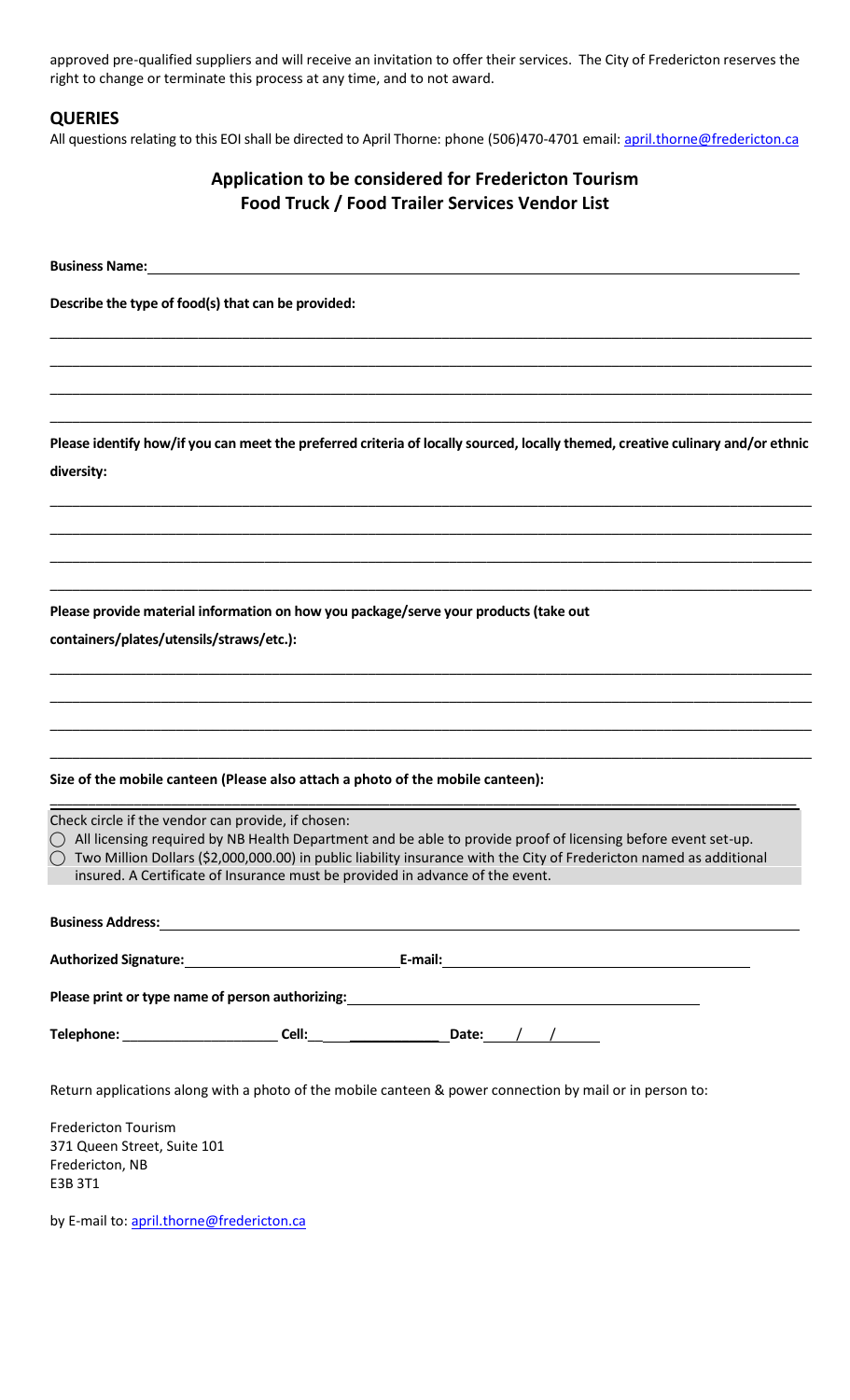

**Note**: By submitting this application, you agree to all terms and conditions outlined in the Application Information document and Appendix A & B that accompany this Application Form. If a vendor violates any of these terms and conditions, Fredericton Tourism reserves the right to restrict them from vending at any future Garrison Night Market. Fredericton Tourism's Night Market Manager is the final authority on these decisions.

| Market. Fredericton Tourism's Night Market Manager is the final authority on these decisions.                                                                                                                                  |                                                        |  |
|--------------------------------------------------------------------------------------------------------------------------------------------------------------------------------------------------------------------------------|--------------------------------------------------------|--|
|                                                                                                                                                                                                                                |                                                        |  |
| Food (a Market License will be required)<br>$\Box$<br>Food Truck/Trailer PROVIDE Mobile Canteen<br>П                                                                                                                           | Size of mobile canteen:_____________________<br>$\Box$ |  |
| Tell us about what you wish to sell or do and be specific:<br>Please attach photos with your application.                                                                                                                      |                                                        |  |
| <u> 1989 - Johann Stoff, deutscher Stoff, der Stoff, der Stoff, der Stoff, der Stoff, der Stoff, der Stoff, der S</u>                                                                                                          |                                                        |  |
|                                                                                                                                                                                                                                |                                                        |  |
|                                                                                                                                                                                                                                |                                                        |  |
|                                                                                                                                                                                                                                |                                                        |  |
|                                                                                                                                                                                                                                |                                                        |  |
|                                                                                                                                                                                                                                |                                                        |  |
|                                                                                                                                                                                                                                |                                                        |  |
|                                                                                                                                                                                                                                |                                                        |  |
|                                                                                                                                                                                                                                |                                                        |  |
|                                                                                                                                                                                                                                |                                                        |  |
|                                                                                                                                                                                                                                |                                                        |  |
| Address (St., City, Province, Postal Code): New York Contract Contract Contract Contract Contract Contract Contract Contract Contract Contract Contract Contract Contract Contract Contract Contract Contract Contract Contrac |                                                        |  |
|                                                                                                                                                                                                                                |                                                        |  |
| Are you a Youth Entrepreneur? (<25 or full-time student) * Please circle: Yes or No<br>*Proof of ID (photocopy) is required in order to be considered for the discount.                                                        |                                                        |  |
| Have you been a Garrison Night Market vendor before? Please circle Yes or No                                                                                                                                                   |                                                        |  |
| Do you vend at any other markets or festivals? If yes, which ones?                                                                                                                                                             |                                                        |  |

\_\_\_\_\_\_\_\_\_\_\_\_\_\_\_\_\_\_\_\_\_\_\_\_\_\_\_\_\_\_\_\_\_\_\_\_\_\_\_\_\_\_\_\_\_\_\_\_\_\_\_\_\_\_\_\_\_\_\_\_\_\_\_\_\_\_\_\_\_\_\_\_\_\_\_\_\_\_\_\_\_\_\_\_\_\_\_\_\_\_\_\_\_\_\_\_\_\_

\_\_\_\_\_\_\_\_\_\_\_\_\_\_\_\_\_\_\_\_\_\_\_\_\_\_\_\_\_\_\_\_\_\_\_\_\_\_\_\_\_\_\_\_\_\_\_\_\_\_\_\_\_\_\_\_\_\_\_\_\_\_\_\_\_\_\_\_\_\_\_\_\_\_\_\_\_\_\_\_\_\_\_\_\_\_\_\_\_\_\_\_\_\_\_\_\_\_

Do you require access to water supply? Please circle Yes or No

Do you require power? Please circle Yes or No All requirements must be disclosed, or we may not be able to accommodate you with power.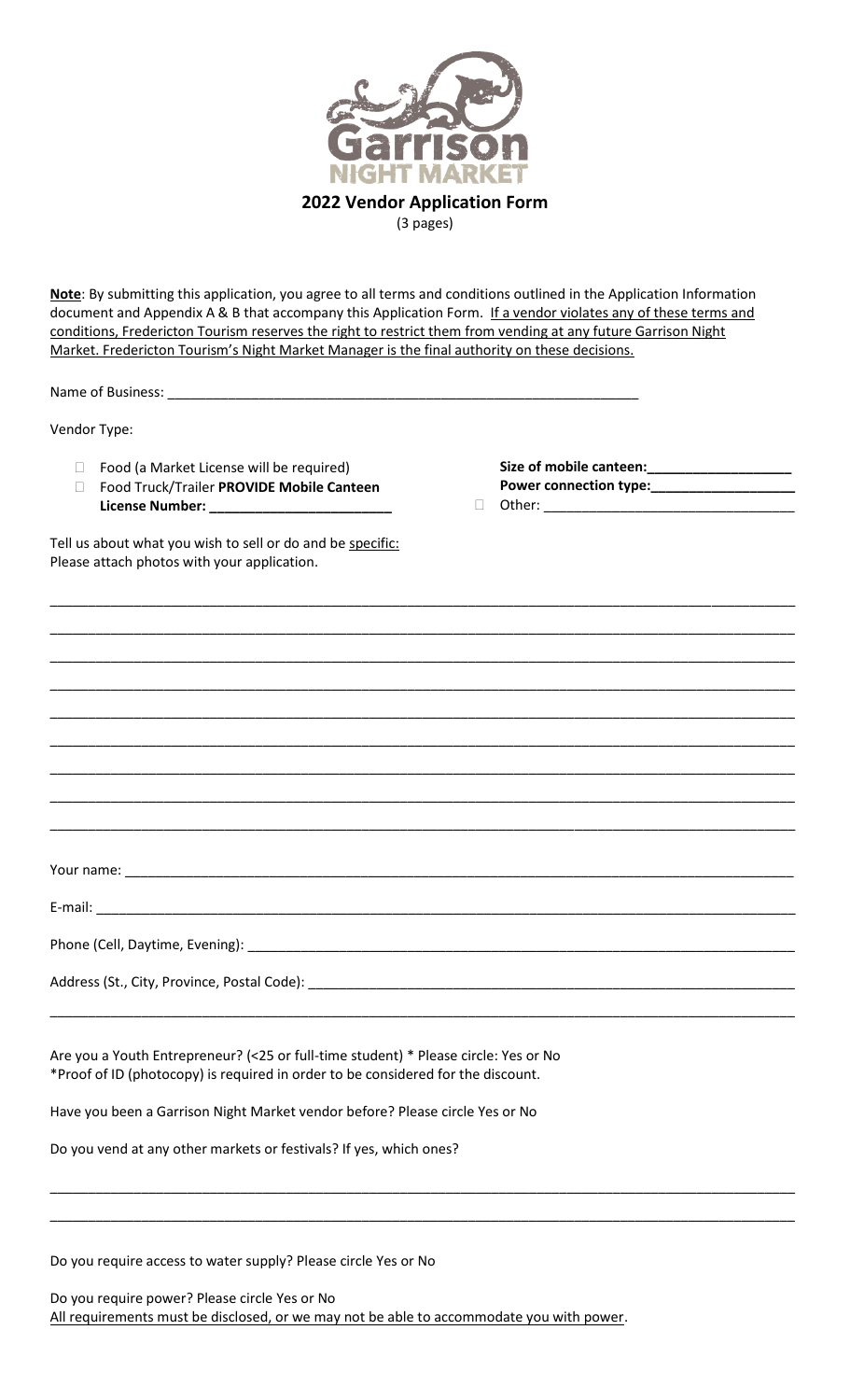Please indicate exactly what you are powering and how many 120V outlets you will require. This is imperative. We will not be able to place you properly or accommodate extra power requirements at the last minute. **SEE APPENDIX A**

\_\_\_\_\_\_\_\_\_\_\_\_\_\_\_\_\_\_\_\_\_\_\_\_\_\_\_\_\_\_\_\_\_\_\_\_\_\_\_\_\_\_\_\_\_\_\_\_\_\_\_\_\_\_\_\_\_\_\_\_\_\_\_\_\_\_\_\_\_\_\_\_\_\_\_\_\_\_\_\_\_\_\_\_\_\_\_\_\_\_\_\_\_\_\_\_\_\_

\_\_\_\_\_\_\_\_\_\_\_\_\_\_\_\_\_\_\_\_\_\_\_\_\_\_\_\_\_\_\_\_\_\_\_\_\_\_\_\_\_\_\_\_\_\_\_\_\_\_\_\_\_\_\_\_\_\_\_\_\_\_\_\_\_\_\_\_\_\_\_\_\_\_\_\_\_\_\_\_\_\_\_\_\_\_\_\_\_\_\_\_\_\_\_\_\_\_

\_\_\_\_\_\_\_\_\_\_\_\_\_\_\_\_\_\_\_\_\_\_\_\_\_\_\_\_\_\_\_\_\_\_\_\_\_\_\_\_\_\_\_\_\_\_\_\_\_\_\_\_\_\_\_\_\_\_\_\_\_\_\_\_\_\_\_\_\_\_\_\_\_\_\_\_\_\_\_\_\_\_\_\_\_\_\_\_\_\_\_\_\_\_\_\_\_\_

\_\_\_\_\_\_\_\_\_\_\_\_\_\_\_\_\_\_\_\_\_\_\_\_\_\_\_\_\_\_\_\_\_\_\_\_\_\_\_\_\_\_\_\_\_\_\_\_\_\_\_\_\_\_\_\_\_\_\_\_\_\_\_\_\_\_\_\_\_\_\_\_\_\_\_\_\_\_\_\_\_\_\_\_\_\_\_\_\_\_\_\_\_\_\_\_\_\_

\_\_\_\_\_\_\_\_\_\_\_\_\_\_\_\_\_\_\_\_\_\_\_\_\_\_\_\_\_\_\_\_\_\_\_\_\_\_\_\_\_\_\_\_\_\_\_\_\_\_\_\_\_\_\_\_\_\_\_\_\_\_\_\_\_\_\_\_\_\_\_\_\_\_\_\_\_\_\_\_\_\_\_\_\_\_\_\_\_\_\_\_\_\_\_\_\_\_

\_\_\_\_\_\_\_\_\_\_\_\_\_\_\_\_\_\_\_\_\_\_\_\_\_\_\_\_\_\_\_\_\_\_\_\_\_\_\_\_\_\_\_\_\_\_\_\_\_\_\_\_\_\_\_\_\_\_\_\_\_\_\_\_\_\_\_\_\_\_\_\_\_\_\_\_\_\_\_\_\_\_\_\_\_\_\_\_\_\_\_\_\_\_\_\_\_\_

Food Truck / Trailer Power:

If you require specialized outlets, please indicate here. Attaching a photo would be very beneficial. **SEE APPENDIX A**

Do you wish to rent a 6' table, if available? Please circle Yes or No You will be advised if a table is available upon approval of your application.

Do you wish to rent a 10'x10' tent, if available? (NO side walls or anchor weights provided), Please circle \*Yes or No \*It is strongly recommended that you bring your own anchoring weights for the tent. **SEE APPENDIX A** You will be advised if a tent is available upon approval of your application

\_\_\_\_\_\_\_\_\_\_\_\_\_\_\_\_\_\_\_\_\_\_\_\_\_\_\_\_\_\_\_\_\_\_\_\_\_\_\_\_\_\_\_\_\_\_\_\_\_\_\_\_\_\_\_\_\_\_\_\_\_\_\_\_\_\_\_\_\_\_\_\_\_\_\_\_\_\_\_\_\_\_\_\_\_\_\_\_\_\_\_\_\_\_\_\_\_\_

\_\_\_\_\_\_\_\_\_\_\_\_\_\_\_\_\_\_\_\_\_\_\_\_\_\_\_\_\_\_\_\_\_\_\_\_\_\_\_\_\_\_\_\_\_\_\_\_\_\_\_\_\_\_\_\_\_\_\_\_\_\_\_\_\_\_\_\_\_\_\_\_\_\_\_\_\_\_\_\_\_\_\_\_\_\_\_\_\_\_\_\_\_\_\_\_\_\_

\_\_\_\_\_\_\_\_\_\_\_\_\_\_\_\_\_\_\_\_\_\_\_\_\_\_\_\_\_\_\_\_\_\_\_\_\_\_\_\_\_\_\_\_\_\_\_\_\_\_\_\_\_\_\_\_\_\_\_\_\_\_\_\_\_\_\_\_\_\_\_\_\_\_\_\_\_\_\_\_\_\_\_\_\_\_\_\_\_\_\_\_\_\_\_\_\_\_

\_\_\_\_\_\_\_\_\_\_\_\_\_\_\_\_\_\_\_\_\_\_\_\_\_\_\_\_\_\_\_\_\_\_\_\_\_\_\_\_\_\_\_\_\_\_\_\_\_\_\_\_\_\_\_\_\_\_\_\_\_\_\_\_\_\_\_\_\_\_\_\_\_\_\_\_\_\_\_\_\_\_\_\_\_\_\_\_\_\_\_\_\_\_\_\_\_\_

\_\_\_\_\_\_\_\_\_\_\_\_\_\_\_\_\_\_\_\_\_\_\_\_\_\_\_\_\_\_\_\_\_\_\_\_\_\_\_\_\_\_\_\_\_\_\_\_\_\_\_\_\_\_\_\_\_\_\_\_\_\_\_\_\_\_\_\_\_\_\_\_\_\_\_\_\_\_\_\_\_\_\_\_\_\_\_\_\_\_\_\_\_\_\_\_\_\_

Is there anything else you would like to share with us? : \_\_\_\_\_\_\_\_\_\_\_\_\_\_\_\_\_\_\_\_\_\_

Please provide your website and/or social media addresses for additional promotion of your business:

Which Market(s) would you like to attend?



## **DEADLINE FOR APPLICATIONS**

**Food Trucks/Trailers:** Deadline for applications is **Friday, April 22, 2022, please also include a photo of the mobile canteen along with application.** Deadline for payment, once application is approved, is no later than Friday, May 20, 2022.

**Food Tables:** Deadline for applications is **Friday, April 22, 2022**. "Food Table" refers to any vendor selling food that is prepared and served during the market. This excludes pre-made / packaged food or beverages, ie: baked treats/pickled goods/bottled drinks or "Food & Beverage Retail." Deadline for payment, once application is approved, is no later than Friday, May 20, 2022.

If there is room after the first intake of vendor applications, we may accept more. This is not guaranteed. The number of weeks for Food Tables and Food Trucks/Trailers will be set by Fredericton Tourism.

## **VENDOR FEES**

- \$60 per week, per standard 10x10 space for Food Table vendors (non-vehicular). **Electrical included.**
- \$150 per week, for a suitably sized Food Truck / Trailer space. **Electrical included.**

Youth Entrepreneur discount\* **(<25 or full-time student. Photocopy of ID required at time of application submission)**:

- \$50 per standard 10x10 space for Food Table vendors (non-vehicular). **Electrical included.**
- \$125 per week, for a suitably sized Food Truck / Trailer space. **Electrical included.**

\*Collectives are not eligible for Youth Entrepreneur rate.

Multi-space discount for standard 10x10 retail spaces: